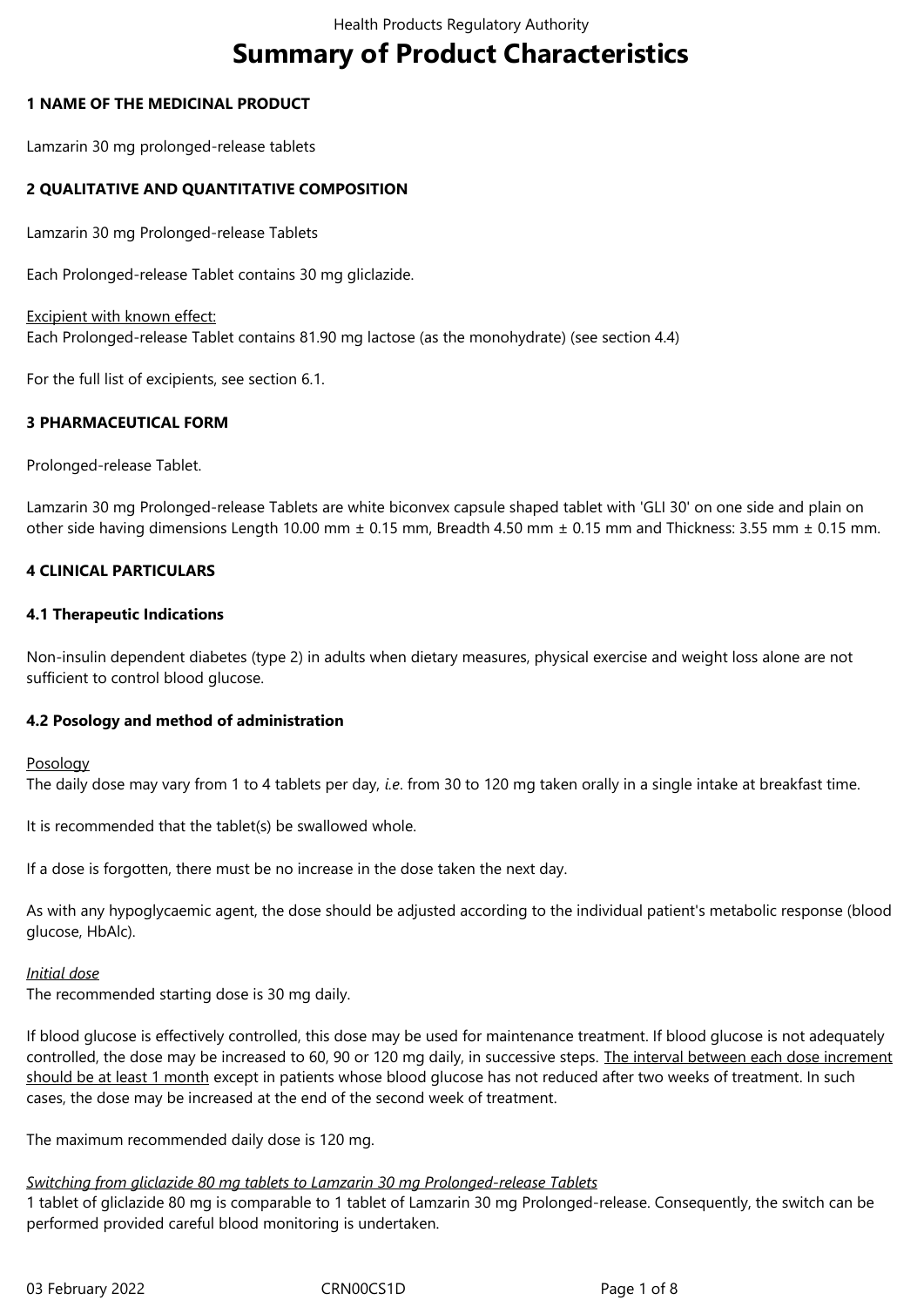#### Health Products Regulatory Authority

#### *Switching from another oral anti-diabetic agent to Lamzarin 30 mg Prolonged-release Tablets*

Lamzarin 30mg Prolonged-release Tablets can be used to replace other oral anti-diabetic agents. The dosage and the half-life of the previous anti-diabetic agent should be taken into account when switching to Lamzarin 30mg Prolonged-release Tablets

A transitional period is not generally necessary. A starting dose of 30 mg should be used and this should be adjusted to suit the patient's blood glucose response, as described above. When switching from a hypoglycaemic sulphonylurea with a prolonged half-life, a treatment free period of a few days may be necessary to avoid an additive effect of the two products, which might cause hypoglycaemia.

The procedure described for initiating treatment should also be used when switching to treatment with Gliclazide Prolonged-release Tablets, i.e. a starting dose of 30 mg/day, followed by a stepwise increase in dose, depending on the metabolic response.

#### *Combination treatment with other anti-diabetic agents*

Lamzarin 30 mg Prolonged-release Tablets can be given in combination with biguanides, alpha glucosidase inhibitors or insulin. In patients not adequately controlled with Gliclazide, concomitant insulin therapy can be initiated under close medical supervision.

#### Special Populations

#### *Older people (over 65 years of age)*

Lamzarin 30mg Prolonged-release Tablets should be prescribed using the same dosing regimen recommended for patients under 65 years of age.

#### *Patients with mild to moderate renal insufficiency*

The same dosing regimen can be used as in patients with normal renal function with careful patient monitoring. These data have been confirmed in clinical trials.

#### *Patients at risk of hypoglycaemia*

There is an increased risk of hypoglycaemia in the following circumstances:

- Undernourished or malnourished patients

- Patients with severe or poorly compensated endocrine disorders (hypopituitarism, hypothyroidism, adrenocorticotrophic insufficiency)

- Following withdrawal of prolonged and/or high dose corticosteroid therapy

- Patients with severe vascular disease (severe coronary heart disease, severe carotid impairment or diffuse vascular disease)

It is recommended that the minimum daily starting dose of 30 mg is used.

#### *Paediatric population*

The safety and efficacy of Lamzarin 30mg Prolonged-release Tablets in children and adolescents has not been established. No data and clinical studies are available in children.

#### Excipients

This medicinal product contains lactose monohydrate. Patients with rare hereditary problems of galactose intolerance, the Lapp lactase deficiency or glucose-galactose malabsorption should not take this medicine

#### Method of administration

Oral use.

It is recommended that the tablet(s) be swallowed whole without chewing or crushing.

#### **4.3 Contraindications**

This medicine is contraindicated in case of:

- Hypersensitivity to the active substance or to any of the excipients listed in section 6.1.
- Hypersensitivity to other sulphonylureas or sulphonamides
- Type 1 diabetes
- Diabetic pre-coma and coma, diabetic keto-acidosis
- Severe renal or hepatic insufficiency. In these cases, the use of insulin is recommended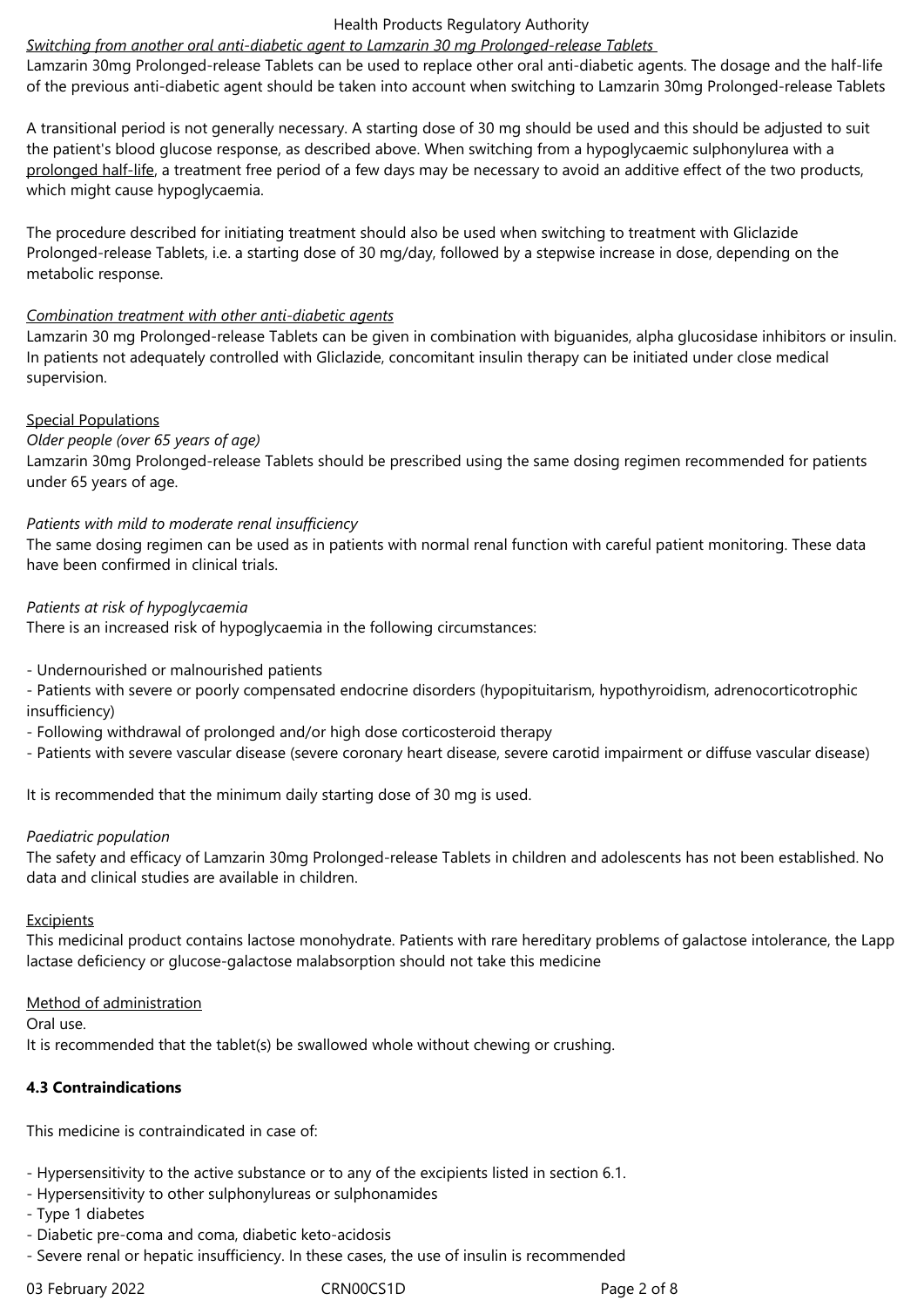- Health Products Regulatory Authority
- Treatment with miconazole (see section 4.5)
- Lactation (see section 4.6)

# **4.4 Special warnings and precautions for use**

## **Hypoglycaemia**

This treatment should be prescribed only if the patient is likely to have a regular food intake (including breakfast). It is important to have a regular carbohydrate intake due to the increased risk of hypoglycaemia if a meal is taken late, if an inadequate amount of food is consumed or if the food is low in carbohydrate. Hypoglycaemia is more likely to occur during low-calorie diets, following prolonged or strenuous exercise, alcohol intake or if a combination of hypoglycaemic agents is being used.

Hypoglycaemia may occur following administration of sulphonylureas (see section 4.8). Some cases may be severe and prolonged. Hospitalisation may be necessary and glucose administration may need to be continued for several days.

Careful selection of patients, of the dose used, and clear patient directions are necessary to reduce the risk of hypoglycaemic episodes.

Factors which increase the risk of hypoglycaemia:

- Patient refuses or (particularly in elderly subjects) is unable to co-operate
- Malnutrition, irregular mealtimes, skipping meals, periods of fasting or dietary changes
- Imbalance between physical exercise and carbohydrate intake
- Renal insufficiency
- Severe hepatic insufficiency
- Overdose of Lamzarin
- Certain endocrine disorders: thyroid disorders, hypopituitarism and adrenal insufficiency
- Concomitant administration of alcohol or certain other medicines (see section 4.5)

#### Renal and hepatic insufficiency

The pharmacokinetics and/or pharmacodynamics of gliclazide may be altered in patients with hepatic insufficiency or severe renal failure. A hypoglycaemic episode occurring in these patients may be prolonged, so appropriate management should be initiated.

#### Patient information

The risks of hypoglycaemia, along with its symptoms (see section 4.8), treatment and conditions that predispose to its development, should be explained to the patient and to family members. The patient should be informed of the importance of following dietary advice, of taking regular exercise, and of regular monitoring of blood glucose levels.

#### Poor blood glucose control

Blood glucose control in a patient receiving anti-diabetic treatment may be affected by any of the following: St. John's Wort preparations (see section 4.5) Fever, trauma, infection or surgical intervention. In some cases, it may be necessary to administer insulin.

The hypoglycaemic efficacy of any oral anti-diabetic agent, including gliclazide, is attenuated over time in many patients. This may be due to progression in the severity of the diabetes, or to a reduced response to treatment. This phenomenon is known as secondary failure, which is distinct from primary failure, when an active substance is ineffective as first-line treatment. Adequate dose adjustment and dietary compliance should be considered before classifying the patient as secondary failure.

#### Dysglycaemia:

Disturbances in blood glucose, including hypoglycaemia and hyperglycaemia have been reported, in diabetic patients receiving concomitant treatment with fluoroquinolones, especially in elderly patients. Indeed, careful monitoring of blood glucose is recommended in all patients receiving at the same time Lamzarin Prolonged-release Tablets and a fluoroquinolone. Patients with rare hereditary problems of galactose intolerance, total lactase deficiency or glucose-galactose malabsorption should not take this medicine.

#### Laboratory tests

Measurement of glycated haemoglobin levels (or fasting venous plasma glucose) is recommended in assessing blood glucose control. Blood glucose self-monitoring may also be useful.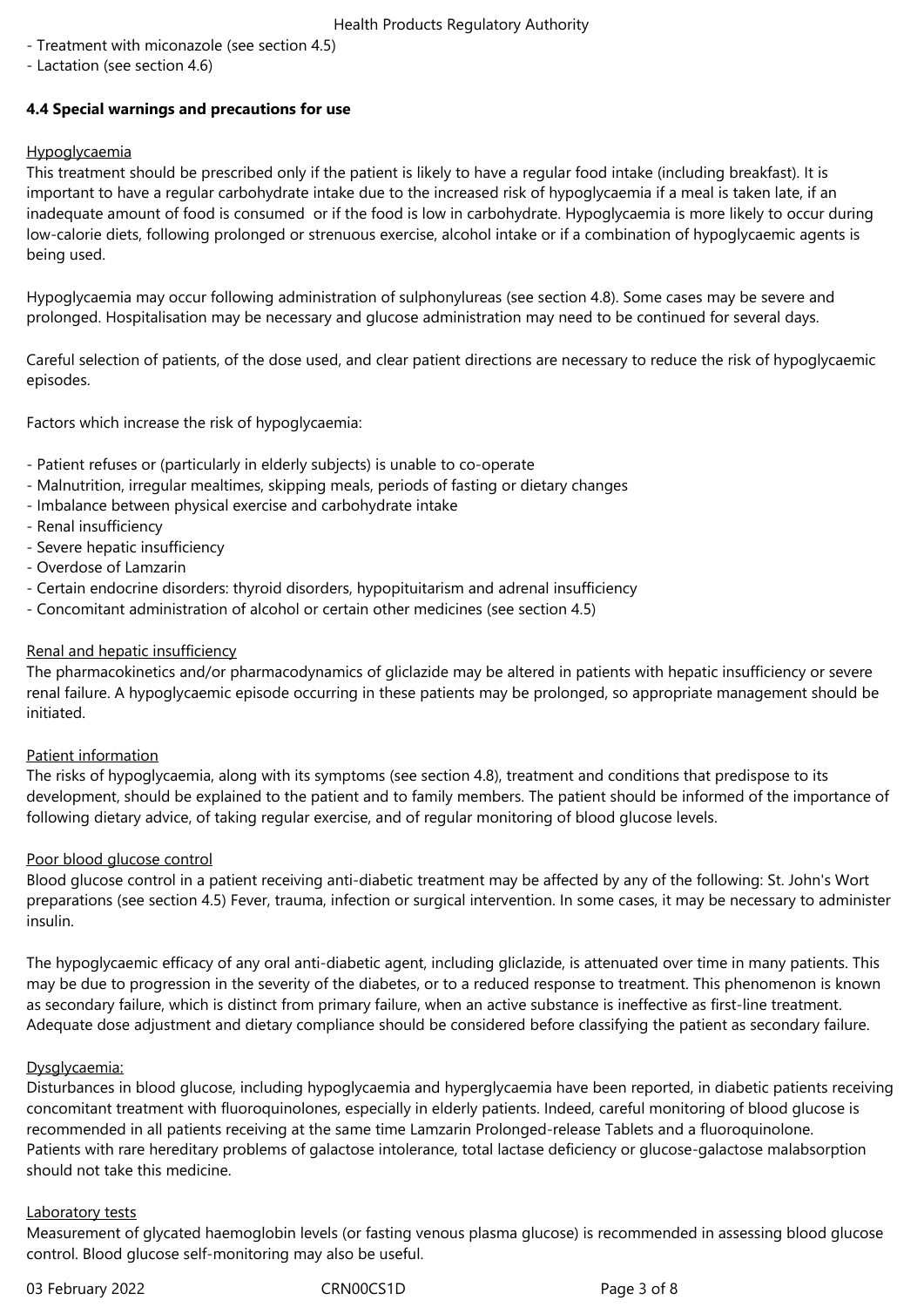#### Health Products Regulatory Authority

Treatment of patients with glucose-6-phosphate (G6PD)-deficiency with sulphonylurea agents can lead to haemolytic anaemia. Since gliclazide belongs to the chemical class of sulphonylurea drugs, caution should be used in patients with G6PD-deficiency and a non- sulphonylurea alternative should be considered.

#### **4.5 Interaction with other medicinal products and other forms of interactions**

1) The following products are likely to increase the risk of hypoglycaemia

#### Contra-indicated combination

*- Miconazole (systemic route, or mucosal gel):* increases the hypoglycaemic effect with possible onset of hypoglycaemic symptoms, or even coma.

#### Combinations which are not recommended

*- Phenylbutazone (systemic route):* increases the hypoglycaemic effect of sulphonylureas (displaces their binding to plasma proteins and/or reduces their elimination). It is preferable to use a different anti-inflammatory agent, or else to warn the patient and emphasise the importance of self-monitoring. Where necessary, adjust the dose during and after treatment with the anti-inflammatory agent.

*- Alcohol:* increases the hypoglycaemic reaction (by inhibiting compensatory reactions) that can lead to the onset of hypoglycaemic coma. Avoid alcohol or medicines containing alcohol.

#### Combinations requiring precautions for use

Potentiation of the blood glucose lowering effect and thus, in some instances, hypoglycaemia may occur when one of the following drugs is taken: Other anti-diabetic agents (insulins, acarbose, biguanides (e.g. metformin), thiazolidinediones, dipeptidyl peptidase-4 inhibitors, GLP-1 receptor agonists); beta-blockers; fluconazole; angiotensin converting enzyme inhibitors (captopril, enalapril); H2-receptor antagonists; monoamine oxidase inhibitors (MAOIs); sulphonamides; clarithromycin; and non-steroidal anti-inflammatory agents.

2) The following products may cause an increase in blood glucose levels

#### Combination which is not recommended

*- Danazol:* has a diabetogenic effect. If the use of this active substance cannot be avoided, warn the patient and emphasise the importance of urine and blood glucose monitoring. It may be necessary to adjust the dose of the anti-diabetic agent during and after treatment with danazol.

#### Combinations requiring precautions during use

*- Chlorpromazine (neuroleptic agent):* High doses (>100 mg per day of chlorpromazine) increase blood glucose levels (reduced insulin release). Warn the patient and emphasise the importance of blood glucose monitoring. It may be necessary to adjust the dose of the anti- diabetic active substance during and after treatment with the neuroleptic agent.

*- Glucocorticoids (systemic and local route: intra-articular, cutaneous and rectal preparations) and tetracosactrin:* increase blood glucose levels with possible ketosis (reduced tolerance to carbohydrates due to glucocorticoids). Warn the patient and emphasise the importance of blood glucose monitoring, particularly at the start of treatment. It may be necessary to adjust the dose of the anti-diabetic active substance during and after treatment with glucocorticoids.

*- Ritodrine, salbutamol and terbutaline (I.V. administration):* increased blood glucose levels due to beta-2 agonist effects. Emphasise the importance of monitoring blood glucose levels. If necessary, switch to insulin.

- Saint John's wort (*Hypericum perforatum*) preparations: Gliclazide exposure is decreased by Saint John's wort-*Hypericum perforatum*. Emphasise the importance of blood glucose levels monitoring

- Fluoroquinolones: in case of a concomitant use of Lamzarin 30 mg Prolonged-release Tablets and a fluoroquinolone, the patient should be warned of the risk of dysglycaemia, and the importance of blood glucose monitoring should be emphasised.

3) Combination which must be taken into account

*- Anticoagulant therapy* (e.g. warfarin): Sulphonylureas may lead to potentiation of anticoagulation during concurrent treatment. Adjustment of the anticoagulant may be necessary.

03 February 2022 CRN00CS1D Page 4 of 8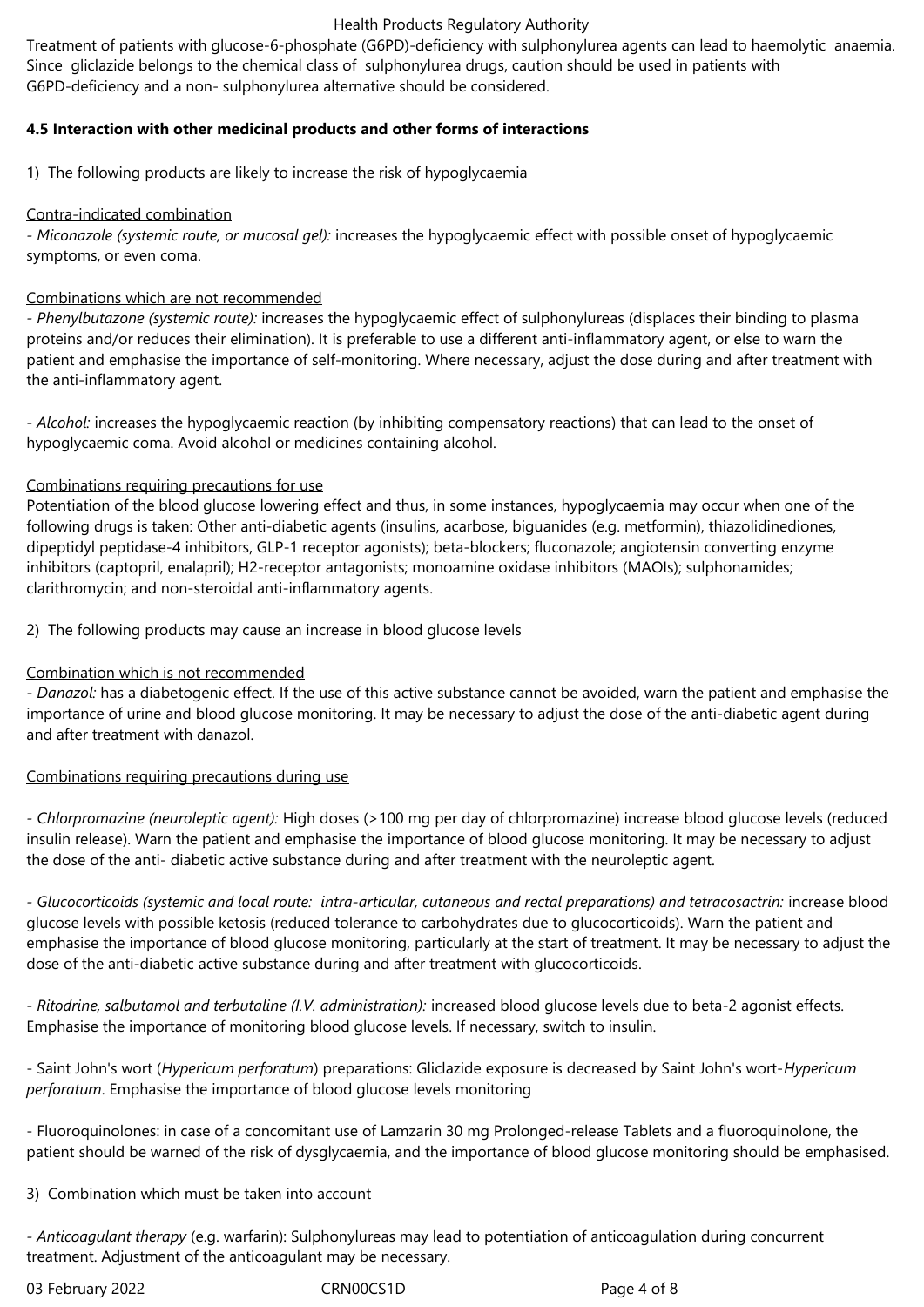#### **4.6 Fertility, pregnancy and lactation**

#### **Pregnancy**

There is no or limited amount of data (less than 300 pregnancy outcomes) from the use of gliclazide in pregnant women, although there is some data available for other sulphonylureas.

In animal studies, gliclazide is not teratogenic (see section 5.3). As a precautionary measure, it is preferable to avoid the use of Gliclazide during pregnancy.

Control of diabetes should be obtained before the time of conception to reduce the risk of congenital abnormalities linked to uncontrolled diabetes.

Oral hypoglycaemic agents are not suitable. Insulin is the drug of first choice for treatment of diabetes during pregnancy. It is recommended that oral hypoglycaemic therapy is changed to insulin before a pregnancy is attempted, or as soon as pregnancy is discovered.

#### Breast-feeding

It is not known whether gliclazide or its metabolites are excreted in breast milk. Given the risk of neonatal hypoglycaemia, the product is contra-indicated in breast-feeding mothers. A risk to the new-borns/infants cannot be excluded.

#### **Fertility**

No effect on fertility or reproductive performance was noted in male and female rats (see section 5.3).

#### **4.7 Effects on ability to drive and use machines**

Lamzarin 30 mg Prolonged-release tablets has no known influence on the ability to drive and use machines. However, patients should be made aware of the symptoms of hypoglycaemia and should be careful if driving or operating machinery, especially at the beginning of treatment.

#### **4.8 Undesirable effects**

Based on the experience with gliclazide and with other sulphonylureas, the following undesirable effects have to be mentioned.

#### **Hypoglycaemia**

As for other sulphonylureas, treatment with Lamzarin can cause hypoglycaemia, if meal times are irregular and, in particular, if meals are skipped. Possible symptoms of hypoglycaemia are: headache, intense hunger, nausea, vomiting, lassitude, sleep disorders, agitation, aggression, poor concentration, reduced awareness and slowed reactions, depression, confusion, visual and speech disorders, aphasia, tremor, paresis, sensory disorders, dizziness, feeling of powerlessness, loss of self-control, delirium, convulsions, shallow respiration, bradycardia, drowsiness and loss of consciousness, possibly resulting in coma and lethal outcome.

In addition, signs of adrenergic counter-regulation may be observed: sweating, clammy skin, anxiety, tachycardia, hypertension, palpitations, angina pectoris and cardiac arrhythmia.

Usually, symptoms disappear after intake of carbohydrates (sugar). However, artificial sweeteners have no effect. Experience with other sulphonylureas shows that hypoglycaemia can recur even when measures prove effective initially.

If a hypoglycaemic episode is severe or prolonged, and even if it is temporarily controlled by intake of sugar, immediate medical treatment or even hospitalisation is required.

#### Other undesirable effects

Gastrointestinal disturbances, including abdominal pain, nausea, vomiting, dyspepsia, diarrhoea and constipation have been reported. These can be avoided or minimised if Lamzarin is taken with a meal.

The following undesirable effects have been more rarely reported.

03 February 2022 CRN00CS1D CRNOOCS1D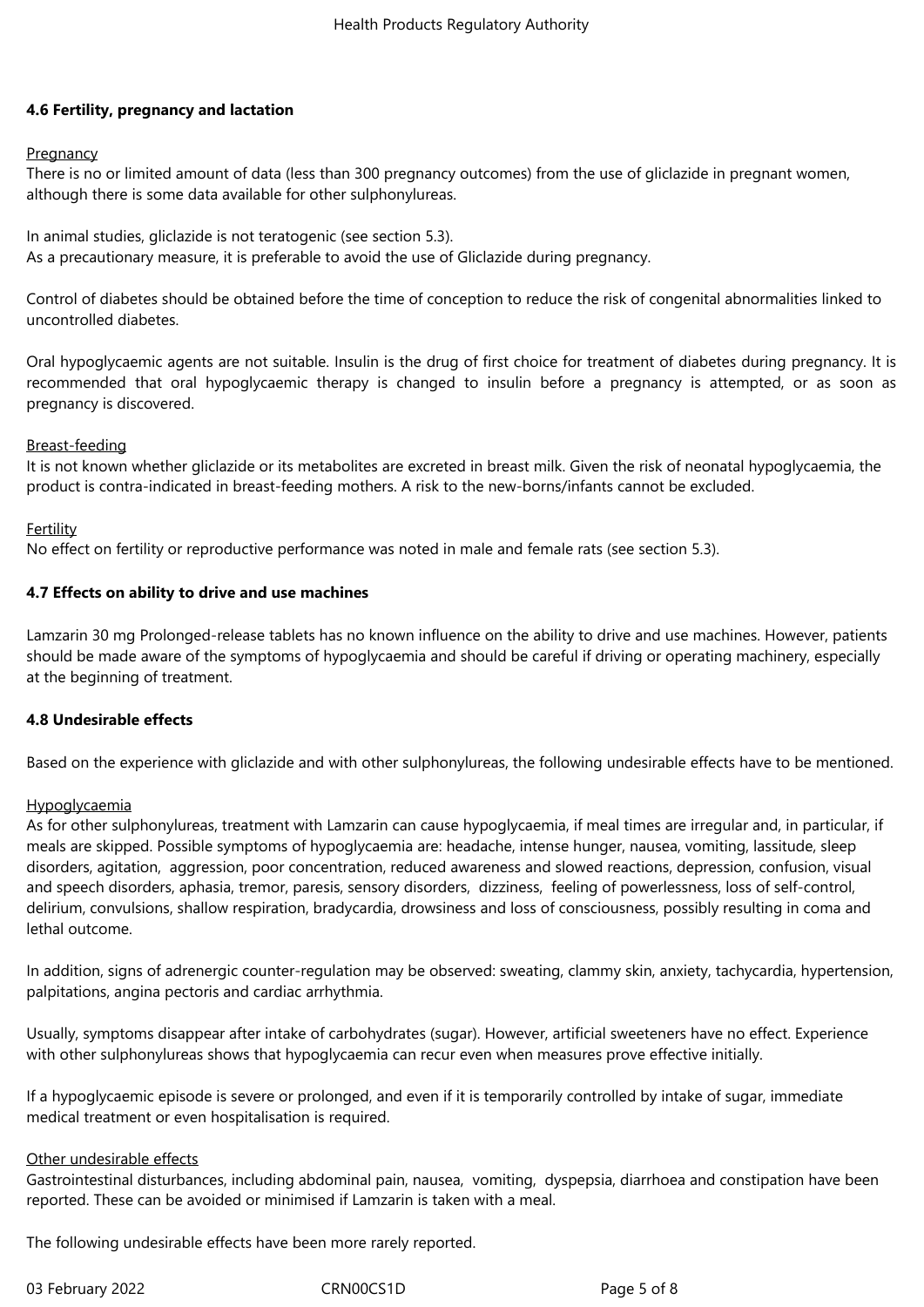syndrome and toxic epidermal necrolysis), drug rash with eosinophilia and systemic symptoms (DRESS).

#### Blood and lymphatic system disorders

Changes in haematology are rare. They may include anaemia, leucopenia, thrombocytopenia, granulocytopenia. These are in general reversible upon discontinuation of Lamzarin.

#### Hepato-biliary disorders

Raised hepatic enzyme levels (AST, ALT, alkaline phosphatase) and hepatitis (isolated reports). Discontinue treatment if cholestatic jaundice appears. These symptoms usually disappear after discontinuation of treatment.

#### Eye disorders

Transient visual disturbances may occur, especially on initiation of treatment, due to changes in blood glucose levels.

#### Class attribution effects

The following adverse events have been described for other sulphonylureas: Erythrocytopenia; agranulocytosis; haemolytic anaemia; pancytopenia; allergic vasculitis; hyponatraemia; elevated liver enzyme levels; and even impairment of liver function (e.g. with cholestasis and jaundice) and hepatitis, which regressed after withdrawal of the sulphonylurea or led to lifethreatening liver failure in isolated cases.

#### Reporting of suspected adverse reactions

Reporting suspected adverse reactions after authorisation of the medicinal product is important. It allows continued monitoring of the benefit/risk balance of the medicinal product. Healthcare professionals are asked to report any suspected adverse reactions via HPRA Pharmacovigilance, Earlsfort Terrace, IRL - Dublin 2; Tel: +353 1 6764971; Fax: +353 1 6762517. Website: www.hpra.ie; E-mail: medsafety@hpra.ie.

#### **4.9 Overdose**

An overd[ose of sulpho](http://www.hpra.ie/)nylureas may cause hypoglycaemia. Moderate symptoms of hypoglycaemia, without any loss of consciousness or neurological signs, must be corrected by carbohydrate intake, dose adjustment and/or change of diet. Strict monitoring should be continued until the doctor is sure that the patient is out of danger.

Severe hypoglycaemic reactions, with coma, convulsions or other neurological disorders are possible and must be treated as a medical emergency, requiring immediate hospitalisation.

If hypoglycaemic coma is diagnosed or suspected, the patient should be given a rapid I.V. injection of 50 ml of concentrated glucose solution (20 to 30 %). This should be followed by continuous infusion of a more dilute glucose solution (10 %) at a rate that will maintain blood glucose levels above 1 g/l. Patients should be monitored closely and, depending on the patient's condition after this time, the doctor will decide if further monitoring is necessary.

Dialysis is of no benefit to patient's due to the strong binding of gliclazide to proteins.

#### **5 PHARMACOLOGICAL PROPERTIES**

#### **5.1 Pharmacodynamic properties**

Pharmacotherapeutic group: Blood glucose lowering drugs, excl. insulins: Sulfonylureas, ATC code: A10BB09

Gliclazide is a hypoglycaemic, sulphonylurea, oral anti-diabetic active substance differing from other related compounds by an N-containing heterocyclic ring with an endocyclic bond.

#### Mechanism of action

Gliclazide reduces blood glucose levels by stimulating insulin secretion from the β-cells of the islets of Langerhans. Increase in postprandial insulin and C-peptide secretion persists after two years of treatment.

In addition to these metabolic properties, gliclazide has haemovascular properties.

03 February 2022 CRN00CS1D CRNOCS1D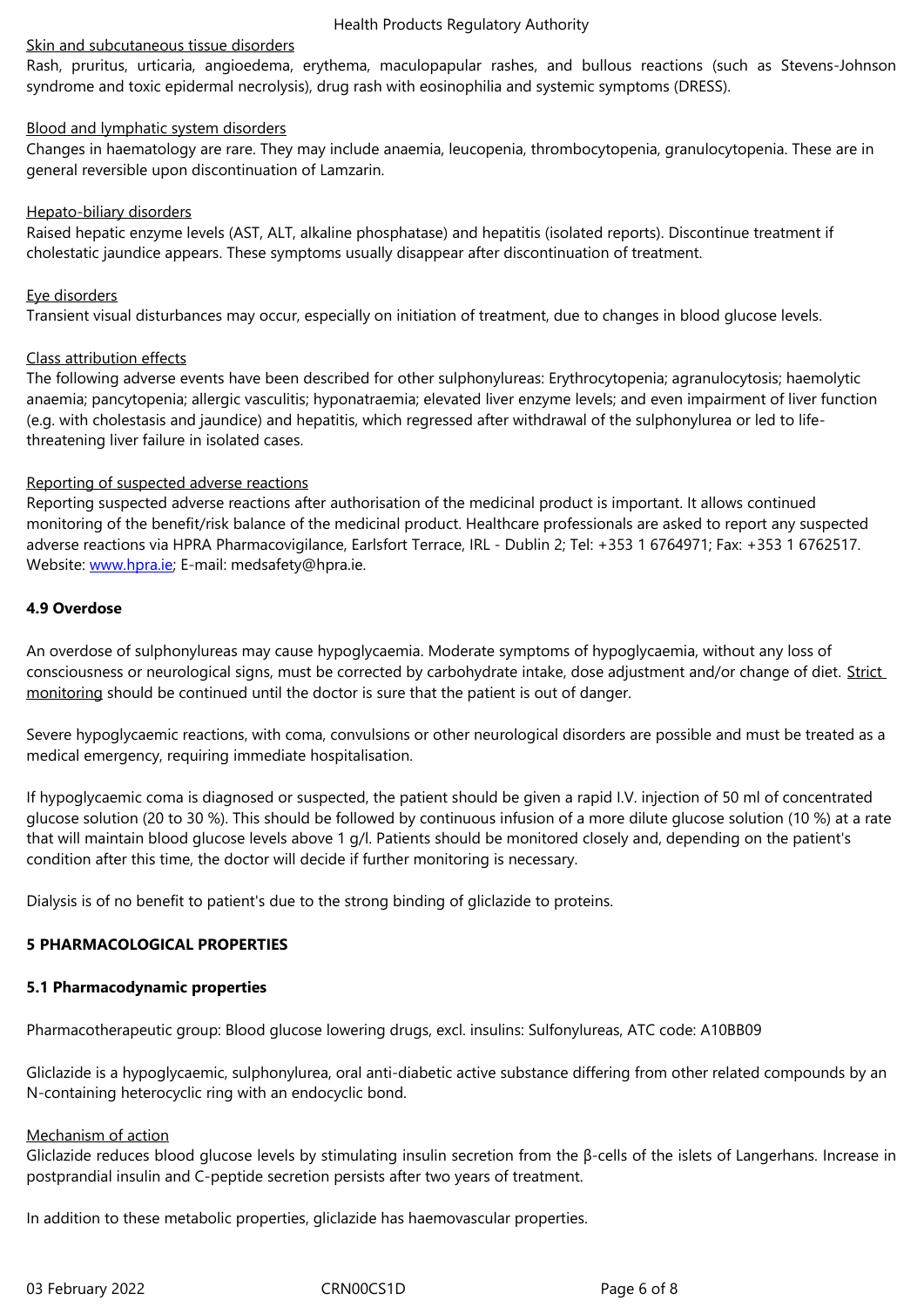#### Health Products Regulatory Authority

#### Pharmacodynamic effects

#### Effects on insulin release

In type 2 diabetics, gliclazide restores the first peak of insulin secretion in response to glucose and increases the second phase of insulin secretion. A significant increase in insulin response is seen in response to stimulation induced by a meal or glucose.

Haemovascular properties

Gliclazide decreases microthrombosis by two mechanisms which may be involved in complications of diabetes:

- A partial inhibition of platelet aggregation and adhesion, with a decrease in the markers of platelet activation (beta thromboglobulin, thromboxane B2).

- An action on the vascular endothelium fibrinolytic activity with an increase in tPA activity.

#### **5.2 Pharmacokinetic properties**

#### Absorption

Plasma levels increase progressively during the first 6 hours, reaching a plateau which is maintained from the sixth to the twelfth hour after administration.

Intra-individual variability is low.

Gliclazide is completely absorbed. Food intake does not affect the rate or degree of absorption.

#### Distribution

Plasma protein binding is approximately 95%. The volume of distribution is around 30 litres. A single daily intake of Lamzarin 30mg Prolonged-release Tablets maintains effective gliclazide plasma concentrations over 24 hours.

#### Biotransformation

Gliclazide is mainly metabolised in the liver and excreted in the urine: less than 1% of the unchanged form is found in the urine. No active metabolites have been detected in plasma.

#### Elimination

The elimination half-life of gliclazide varies between 12 and 20 hours.

#### Linearity/non-linearity

The relationship between the dose administered ranging up to 120 mg and the area under the concentration time curve is linear.

Special populations

*Older people*

No clinically significant changes in pharmacokinetic parameters have been observed in elderly patients.

#### **5.3 Preclinical safety data**

Preclinical data reveal no special hazards for humans based on conventional studies of repeated dose toxicity and genotoxicity. Long term carcinogenicity studies have not been done. No teratogenic changes have been shown in animal studies, but lower fetal body weight was observed in animals receiving doses 25-fold higher than the maximum recommended dose in humans. Fertility and reproductive performance were unaffected after gliclazide administration in animal studies.

#### **6 PHARMACEUTICAL PARTICULARS**

#### **6.1 List of excipients**

Lactose monohydrate Hypromellose Magnesium stearate